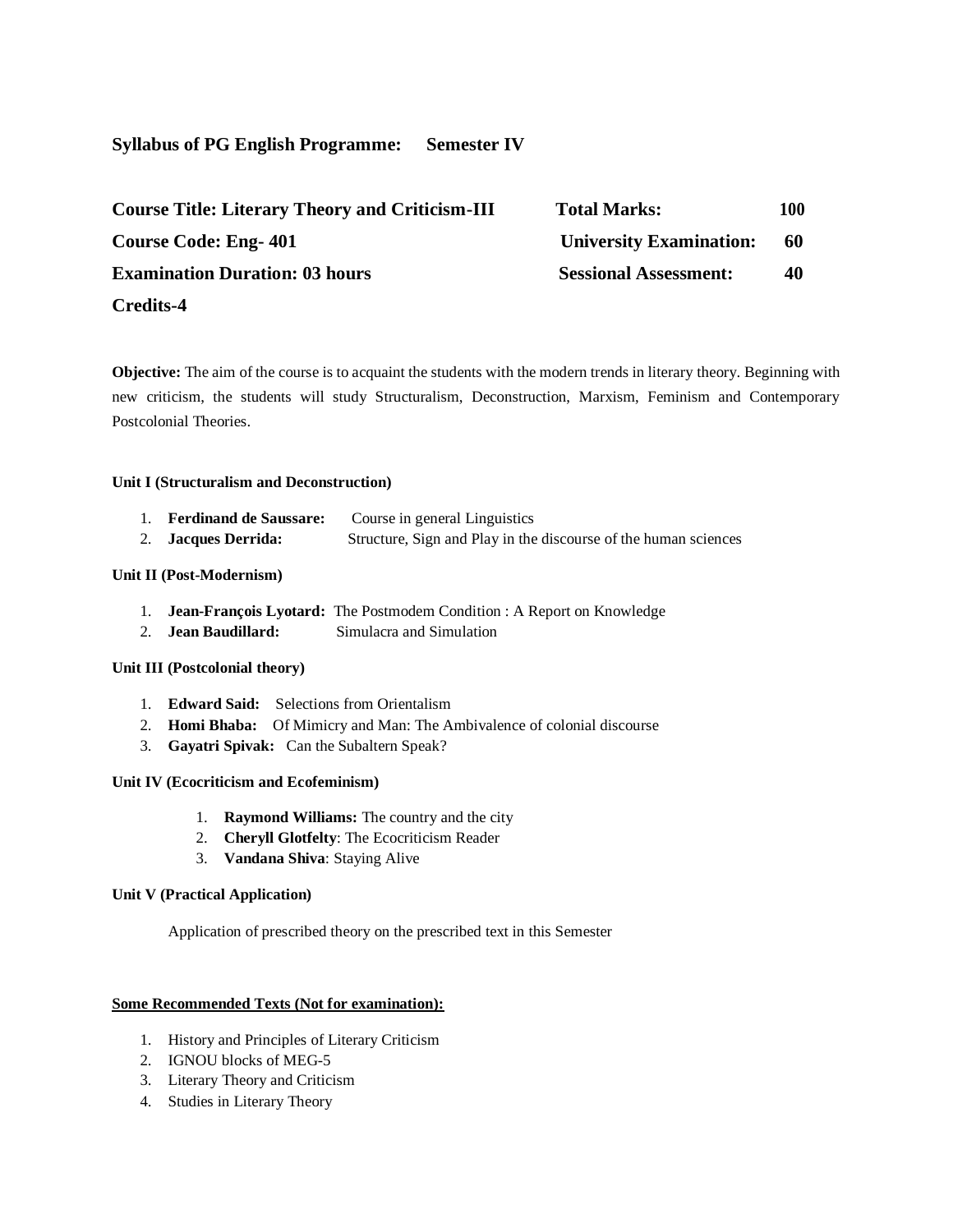#### **Course Outcome:**

By the end of the semester the students will learn about:

- 1. Development of Literary Comprehension
- 2. Practical utility of critical theories in write-ups
- 3. Expansion of Philosophical perspectives
- 4. Different modes of interpretation of a literary text

# **Suggested Readings:-**

- 1. Bill Ashcroft,Gareth Griffith and Helen Tiffins.ed The Empire Writes Back.London:Routledge,1989. Print.
- 2. Fredric Jameson .Marxism and Form:Twentieth Century Dialectical Theories of Literature. U.S.A: Princeton University Press, 1974. Print.
- 3. Gayatri Charavorty Spivak, "Can The Subaltern Speak?"Gary Nelson and Lawrence rossberg. ed. Marxism and the Interpretation of Culture.London: Macmillan, 1988. Print.
- 4. Geyh, Paula, Fred Leebron, and Andrew Levy. Postmodern American Fiction: A Norton Anthology. New York: W.W. Norton, 1998. Print.
- 5. Homi Bhabha. The Location of Culture. London: Routledge, 1994. Harvey, Robert, and Lawrence R. Schehr. Jean- ran ois yotard: Time and Judgement. New Haven, CT: Yale UP, 2001. Print.
- 6. Jacques Derrida.Of Grammatology. U.S.A.: John Hopkins University Press, 1997. Print.
- 7. Lietch B. Vincent.The Norton Anthrology of Theory and Criticism, second Edition. London: Routledge, 2010. Print.
- 8. Linda Hutcheon. The Politics of Post Modernism.: Routledge, 2000.Print
- 9. MCCaan R. Carole, SEUNG-KYUNG KIM. Feminist Theory Reader, Fourth Edition.USA. Print.
- 10. Niall Lucy. Postmodern Literary Theory: An Introduction .Oxford :Blackwell Publishers Inc.,1998. Print.
- 11. Sumathy U. Ecocriticism in Practice.New Delhi.Print
- 12. Roland Barthes. The Pleasure of the Text Trans. R. Millar .New York: Hill and Wang, 1975. Print.
- 13. Terry Eagleton. Literary Theory: An Introduction. London: University of Minnesota Press, 1983. Print.
- 14. ------. Marxism and Literary Criticism. California: University of California Press, 1976. Print.
- 15. Taylor, Victor E., and Gregg Lambert. Jean ran ois yotard: Critical Evaluations in Cultural Theory. London: Routledge, 2006. Print.

#### **Note for Paper setter**

The question paper will have two sections  $A \& B$ . Section A will be compulsory and will include 10 objective type questions from all Units, each carrying one mark. Section B comprises 10 long answer type questions each carrying 10 marks, two from each Unit and the student will be required to attempt one question from each Unit.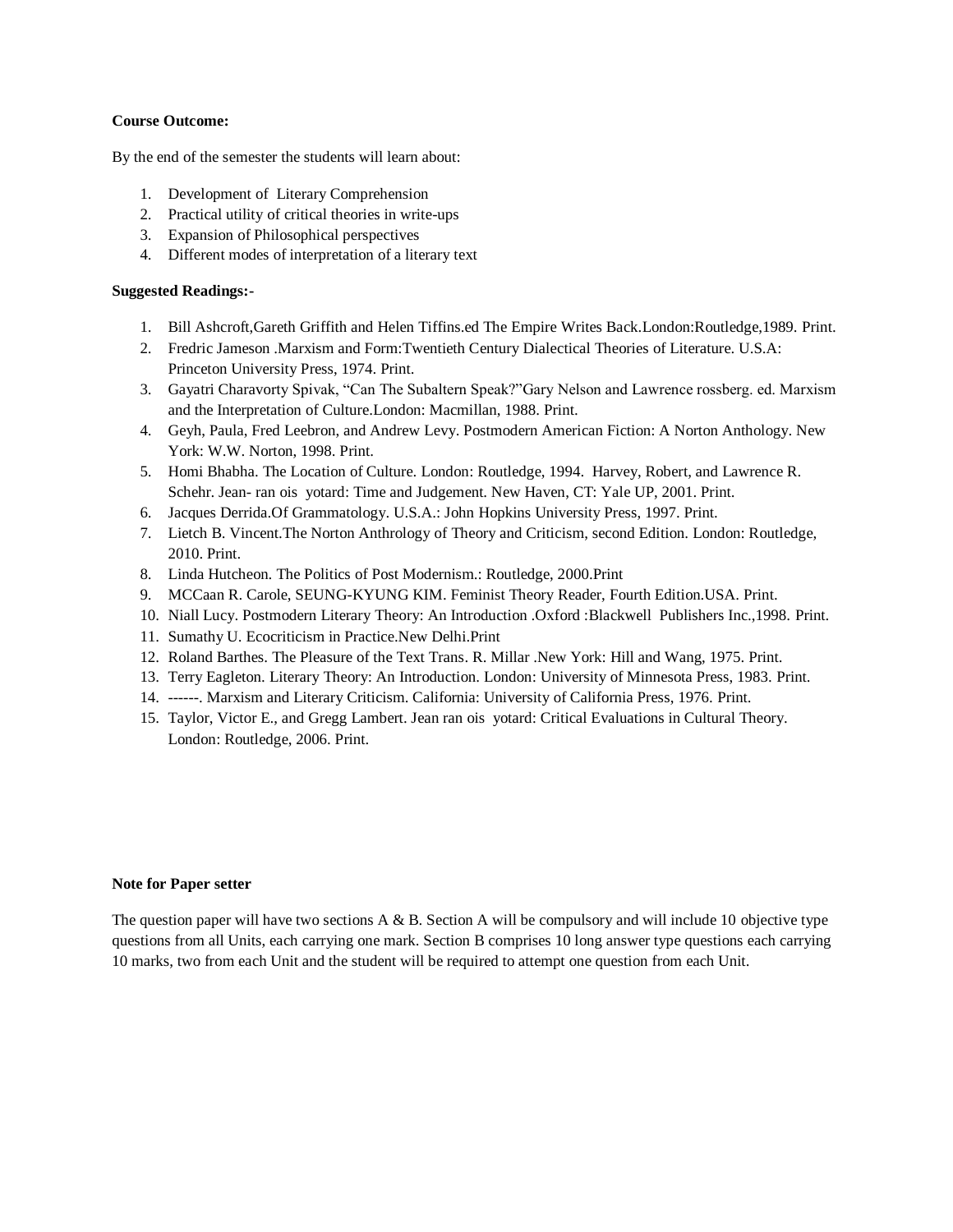# **Course Title: American Literature-I Total Marks:** 100 **Course Code: Eng- 402 University Examination: 60 Examination Duration: 03 hours Sessional Assessment: 40 Credits-4**

**Objective**: The objective of this course is to introduce students to the growth and development of various genres of American literature from the imitative phase of the 19<sup>th</sup> century to the 20<sup>th</sup> century modern American literature.

## **UNIT-I:**

|         | 1. Walt Whitmam:     | Song of Myself: Sections: 1,5,16,21 |
|---------|----------------------|-------------------------------------|
| $2_{1}$ | <b>Robert Frost:</b> | Mending Wall                        |
|         | 3. Emily Dickinson:  | "I Taste a Liquor Never Brewed"     |
|         |                      | "Hope Is the Thing With Feathers"   |
|         |                      | "The Soul Selects her Own Society"  |

#### **UNIT-II:**

| 1. Mark Twain: | Huckleberry Finn                    |
|----------------|-------------------------------------|
| John Steinbeck | Grapes of Wrath(Non-Detailed study) |

# **UNIT-III:**

| 1. Arthur Miller: | Death of a Salesman           |
|-------------------|-------------------------------|
| 2. Eugene O'Neil  | Hairy Ape(Non-Detailed study) |

## **UNIT-IV**

| 1. Ernest Hemmingway | A Farewell to Arms            |
|----------------------|-------------------------------|
| 2. Herman Melville   | Moby Dick(Non-Detailed study) |

# **UNIT-V: (Short Story)**

| 1. E.A $Poe$ : | "The Oval Portrait"       |
|----------------|---------------------------|
| 2. O'Henry     | "The Ransom of Red Chief" |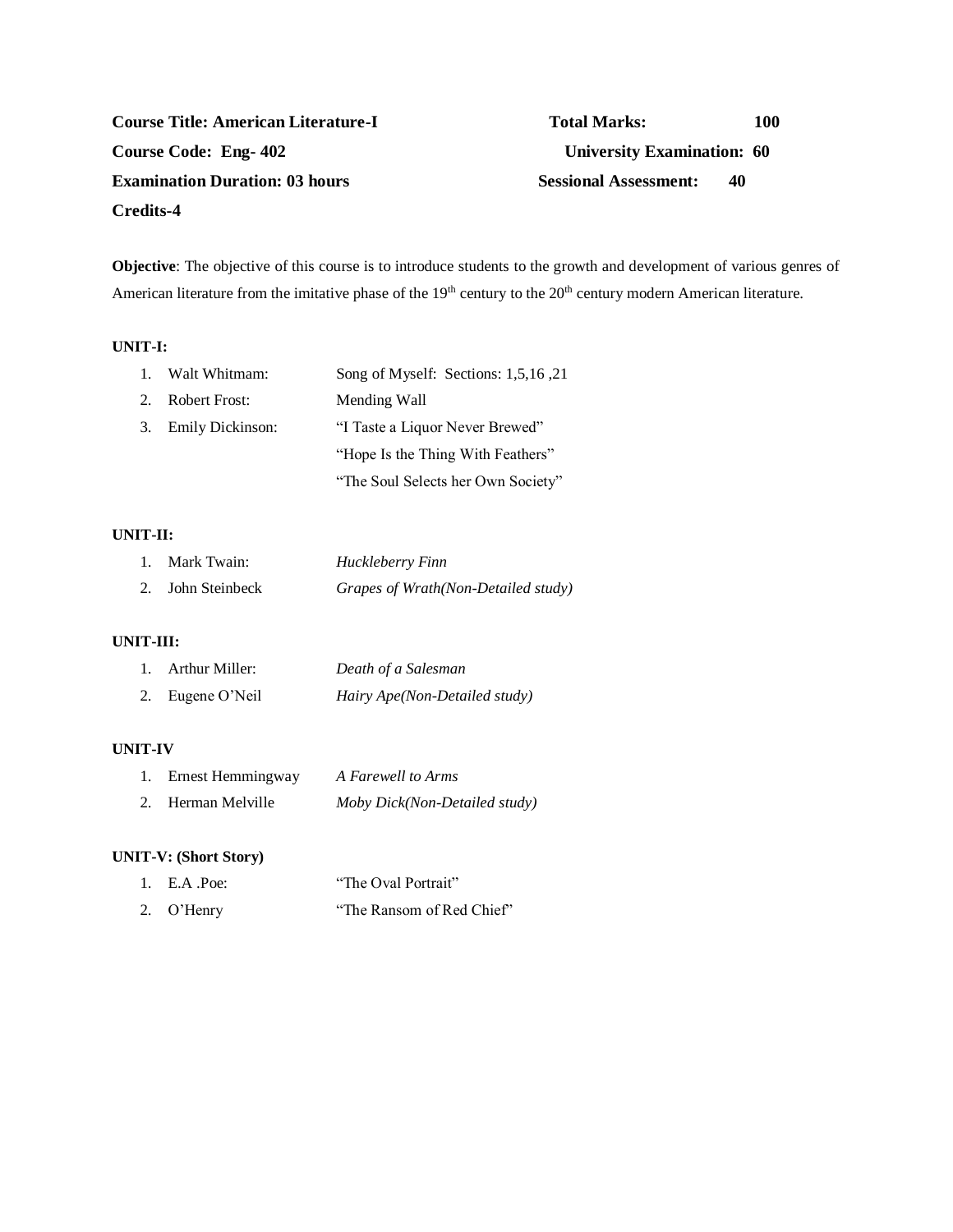#### **Some Recommended Texts (Not for examination):**

- 1. Tennessee William's *The Glass Menagerie*
- 2. Philip Roth's *American Pastoral*
- 3. F. S. Ftizgerald's *Great Gatsby*
- 4. William Faulkner's *The Sounds and the Fury*
- 5. Thomas Pynchon's *The Crying of Lot 49*

**Course Outcome:** By the end of Semester the students will learn about:

- 1. the American Literature.
- 2. the American Dream and American Hero.
- 3. the representation of American Dream in literature.
- 4. the influence of capitalism on American Society.
- 5. the detective short stories.

#### **Suggested Reading:**

- 1. Brett Zimmerman. *A Catalogue of Selected Rhetorical Devices Used in the Works of E.A Poe. Style winter*, 1999. Print.
- 2. Donald Miles. *American Novel in the 2oth Century*. New York: Barnes Noble, 1978. Print.
- 3. Doyle John. R. Jr. *Poetry of Robert Frost: An Analysis*. Hallier, 1965. Print.
- 4. Emory, Hallway and Henry. S. Saunders. *Whitman in the Cambridge History of American Literature*. Vol II. ed. William P. Treat and others. New York: Putnam, 1918. Print.
- 5. Jonathan Arac. *A Review of Huckleberry Finn as Idol and Target: Comparative Literature*. Winter, 1999. Print.
- 6. Kenneth Stocks .*Emily Dickson and the Modern Consciousness: A Poet of a Time*. New York: St Martin's Press, 1988. Print.
- 7. R. W. B. Lewis. *The American Adam*. Chicago: University of Chicago Press, 1955. Print.

#### **Note for Paper Setter**

The question paper will have two sections A&B. Section A will be compulsory and will include 10 objective type questions from all Units, each carrying one mark. Section B comprises 10 long answer type questions each carrying 10 marks, two from each Unit and the student will be required to attempt one question from each Unit.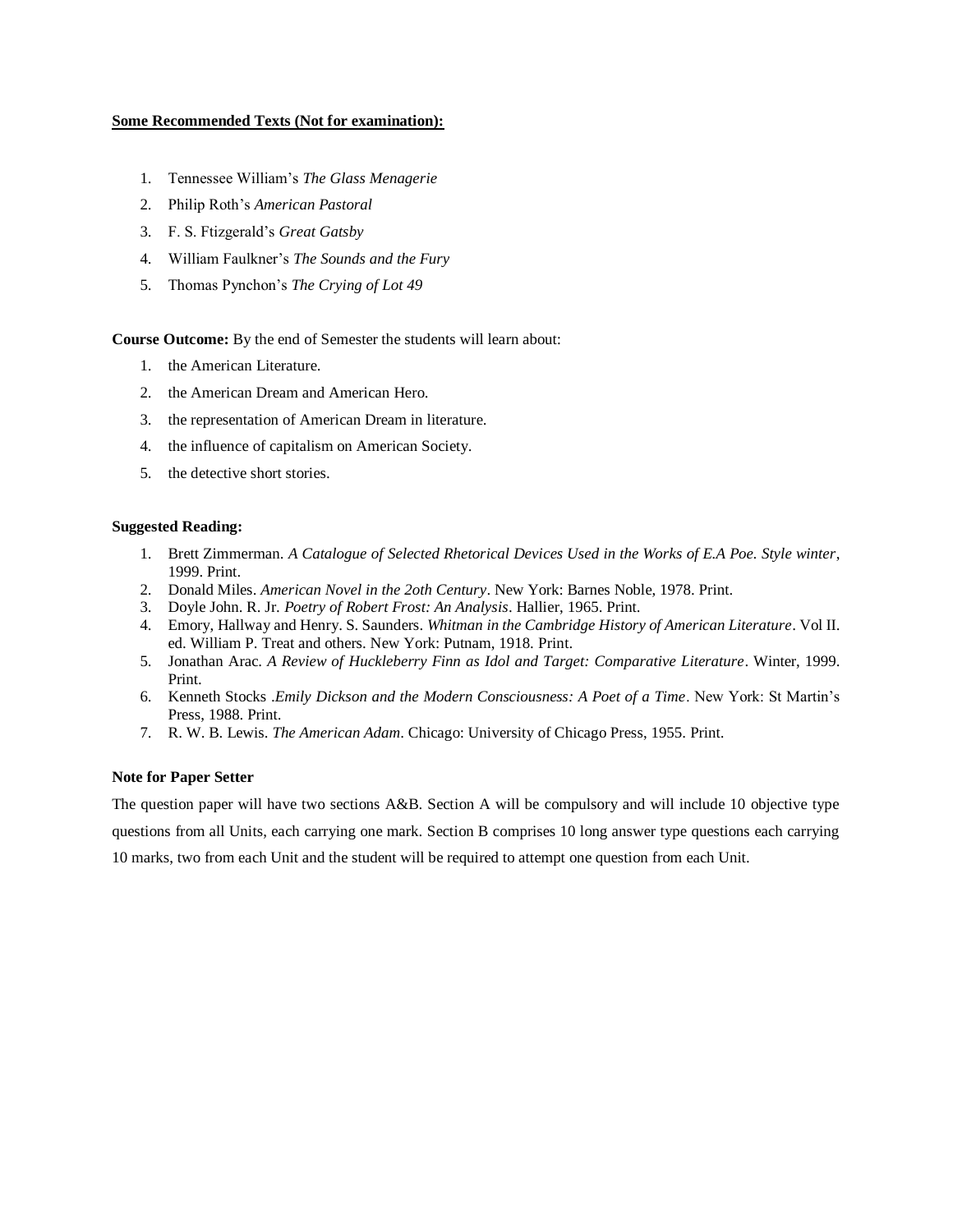# **Course Title: World Literature Total Marks: 100 Course Code:Eng-403 University Examination: 60 Examination Duration: 03 Hours Sessional Assessment: 40 Credits: 4**

**Objective:** The course aims at introducing students to the advanced study of a wide range of new literatures in English to explore the diversity of literary and cultural production through innovative modules designed to cross disciplinary, historical and geographical boundaries offering a wide scope to students to develop their own interests.

# **Unit I:**

.

| ошы.                   |                                                            |
|------------------------|------------------------------------------------------------|
| Gabriel Garcia Marquez | Chronicle of a Death Foretold                              |
| Pablo Neruda           | Sonnet XVII and 'The Way Spain Was'                        |
| Octavio Paz            | "As One Listens to Rain" and "from San Ildefonso Nocturne" |
| Unit II:               |                                                            |
| Chinua Achebe          | Things Fall Apart                                          |
| Unit III:              |                                                            |
| <b>Bessie Head</b>     | 'The Collector of Treasures'                               |
| Buchi Emecheta         | The Slave Girl                                             |
| Unit IV:               |                                                            |
| Derek Walcott          | Dream on Monkey Mountain                                   |
| Wole Soyinka           | Death and the King's Horseman                              |
| Unit V:                |                                                            |
| Judith Wright          | 'Bora Ring' and 'Bullocky'                                 |
| David Malouf           | 'Revolving Days' 'Wild Lemons'                             |
| A. D. Hope             | 'Australia' and 'Wandering Islands'                        |
|                        |                                                            |

# **Some recommended Texts (Not for Examination)**

- 1. Fratnz Kafka's *Trilogy(The Trial, The Castle and Metamorphosis)*
- 2. Margrat Lawrence's *Stone Angel*
- 3. Patrick White' Voss
- 4. Eugene Ionesco's Rhinoceros
- 5. Gunter Grass's Danzing Trilogy

### **Course Outcomes:**

By the end of semester students will learn about:

- 1. The world literature
- 2. The famous works from across the world
- 3. New trends in literature across the world
- 4. How to carry out different works across the world.
- **5.** The significant trends in poetry in different parts of the world.

#### **Suggested Readings:**

1. Franz Fanon, 'The Negro and Language', in *Black Skin, White Masks*, tr. Charles Lam Markmann (London: Pluto Press, 2008) pp. 8–27. 2. Print.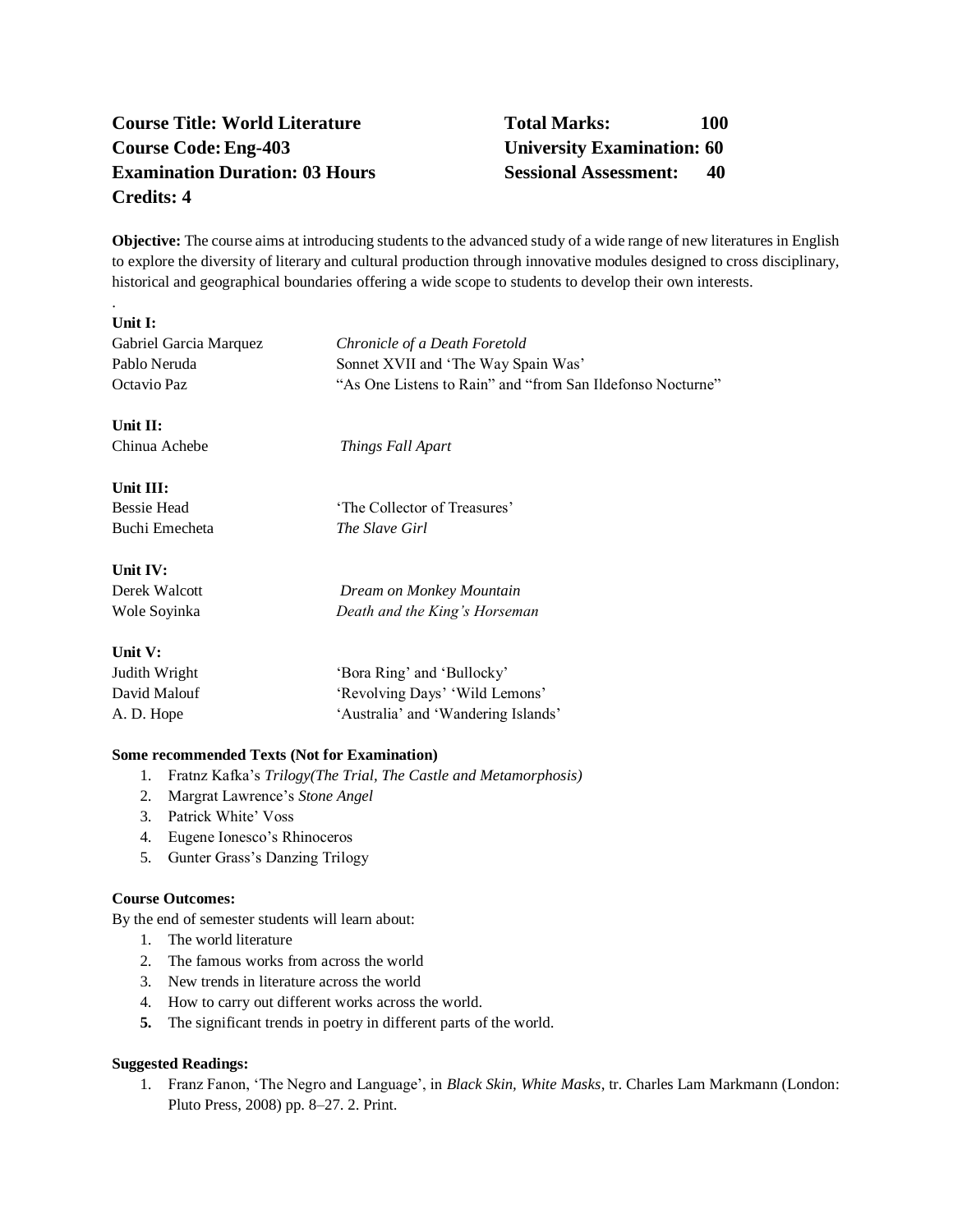- 2. Ngugi wa Thiong'o, 'The Language of African Literature', in *Decolonising the Mind* (London: James Curry, 1986) chap. 1, sections 4–6. 3. Print.
- 3. Gabriel Garcia Marquez, the Nobel Prize Acceptance Speech, in Gabriel Garcia Marquez: New Readings, ed. Bernard McGuirk and Richard Cardwell (Cambridge: Cambridge University Press, 1987). Print.

# **Note for Paper Setter:**

The question paper will have two sections  $A \& B$ . Section A will be compulsory and will include 10 objective type questions from all Units, each carrying one mark. Section B comprises 10 long answer type questions each carrying 10 marks, two from each Unit and the student will be required to attempt one question from each Unit.

# **Choice Based Complementary Elective Courses**

# **(Students are required to opt any one of the following courses)**

| <b>Course Title: Introduction to Sufism</b> | <b>Total Marks:</b>               | 100 |
|---------------------------------------------|-----------------------------------|-----|
| Course Code: Eng-450                        | <b>University Examination: 60</b> |     |
| <b>Examination Duration: 03 hours</b>       | <b>Sessional Assessment:</b>      | -40 |
| Credits-4                                   |                                   |     |

**Objectives:** The aim of this course is to acquaint the students with the salient features of Sufism, historical background, emergence and development of Sufism and the concepts, doctrines, trends and practices of Sufism within their appropriate religio-intellectual and social contexts

# **Unit I**

Sufism: Origin, Shaivism, Vatsun, Concept of Self

# **Unit II**

| Maulana Rumi: | "The True Sufi"                         |
|---------------|-----------------------------------------|
|               | "The Unseen Power"                      |
|               | "Reality and Appearance"                |
|               | "A Star without a Name"                 |
| Unit III      |                                         |
| Lal Ded:      | "I will weep and weep for you, my Soul" |
|               | "Thou art the Earth, Thou art the Sky"  |
|               | "On Nothing Else I Built my Hopes"      |
|               | "When can I break the bonds of shame?"  |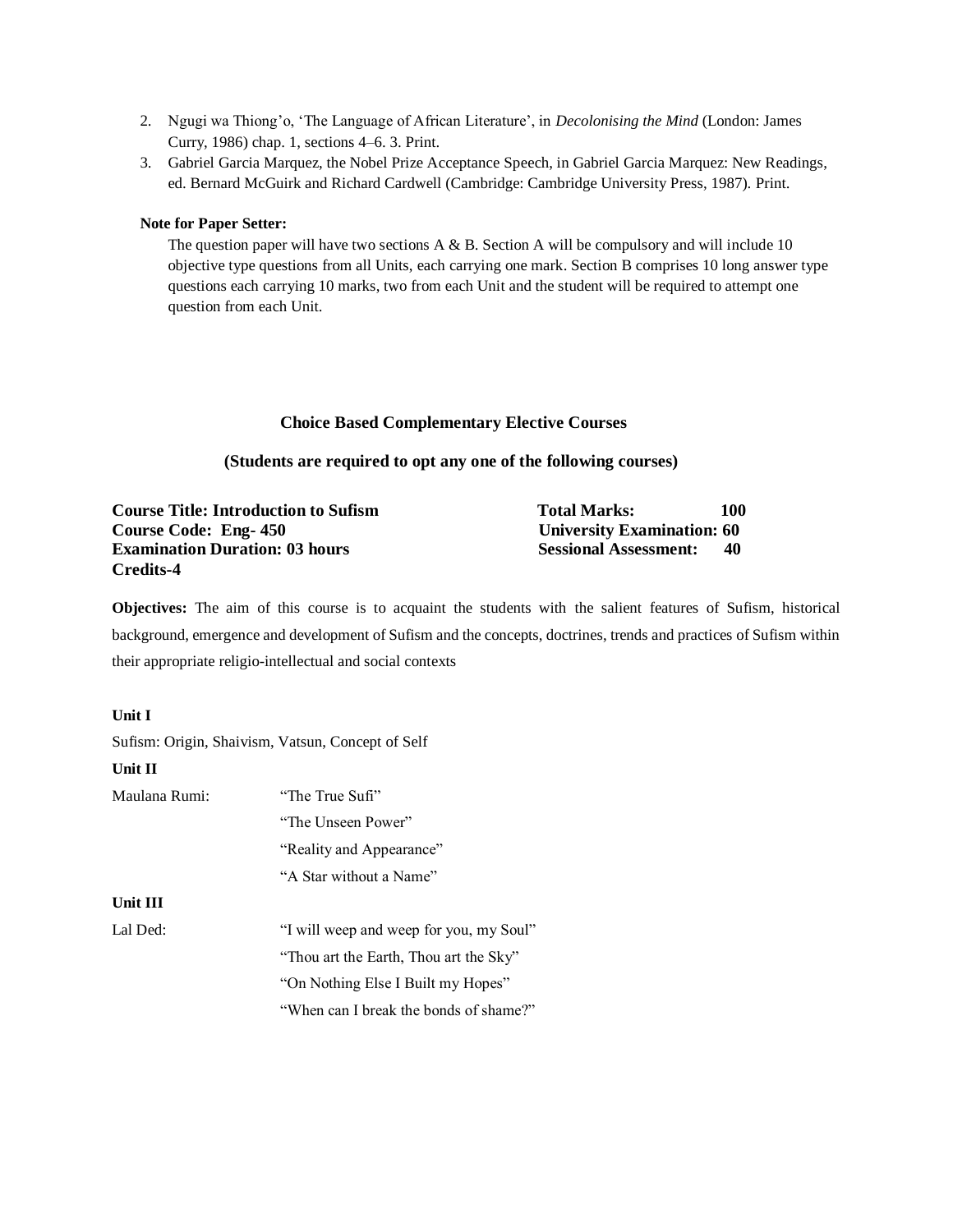| Unit IV       |                                          |
|---------------|------------------------------------------|
| Bulleh Shah:  | "Looking into Yourself"                  |
|               | "Stay Silent to Survive"                 |
|               | "You Alone Exist"                        |
|               | "Bulleh! I Know not Who I am"            |
| Unit V        |                                          |
| Allama Iqbal: | "The Mystic"                             |
|               | "Completion of your Love is what I want" |
|               |                                          |

"The Intellect and the Heart"

# **Some recommended Texts (Not for examination**)

- 1. Allama Iqbal's Reconstruction of Islamic thought
- *2.* Moulana Rumi's *Masthnavi o Manvi*
- 3. Idries Shah's *The Sufis*
- 4. Waris Ali Shah's *Heer Ranjha*
- 5. Hafiz Poems by Gertrude Bell

# **Course Outcome:**

By the end of Semester the students will learn about:

- **1.** The mysticism and the great poets of mystic art.
- **2.** The mysticism of different religions.
- **3.** The purification of soul
- **4.** The significance of moral values
- **5.** The essence of Creator.

## **Suggested Readings:**

- ➢ Ahmad, Saeed. *Great Sufi Wisdom Bulleh Shah, 1680-1752*. Rawalpindi: Adnan, 2004. Print.
- ➢ Barks, Coleman. *The Illuminated Rumi*. New York: Broadway, 1997. Print.
- ➢ Chatterji, Jagadish Chandra. *Kashmir Shaivism*. Albany, N.Y.: State U of New York, 1986. Print.
- ➢ Education, Culture. *Lal Ded: The Great Kashmiri Saint-poetess*. New Delhi: A.P.H. Pub., 2002. Print.
- ➢ Green, Nile. *Sufism: A Global History*. Print.
- ➢ Grierson, George Abraham. *Lallā Vākyāni The Wise Sayings of Lal Ded : Mystic Poetess of Ancient Kashmir*. Srinagar: Gulshan :, 2013. Print.
- ➢ Jamal, Mahmood. *Islamic Mystical Poetry: Sufi Verse from the Mystics to Rumi*. London: Penguin, 2009. Print.
- ➢ Khamenei, Ali, and Ali Shariati. *Iqbal: Manifestation of the Islamic Spirit, Two Contemporary Muslim Views*. Albuquerque, NM: Book Designers and Builders, 1991. Print.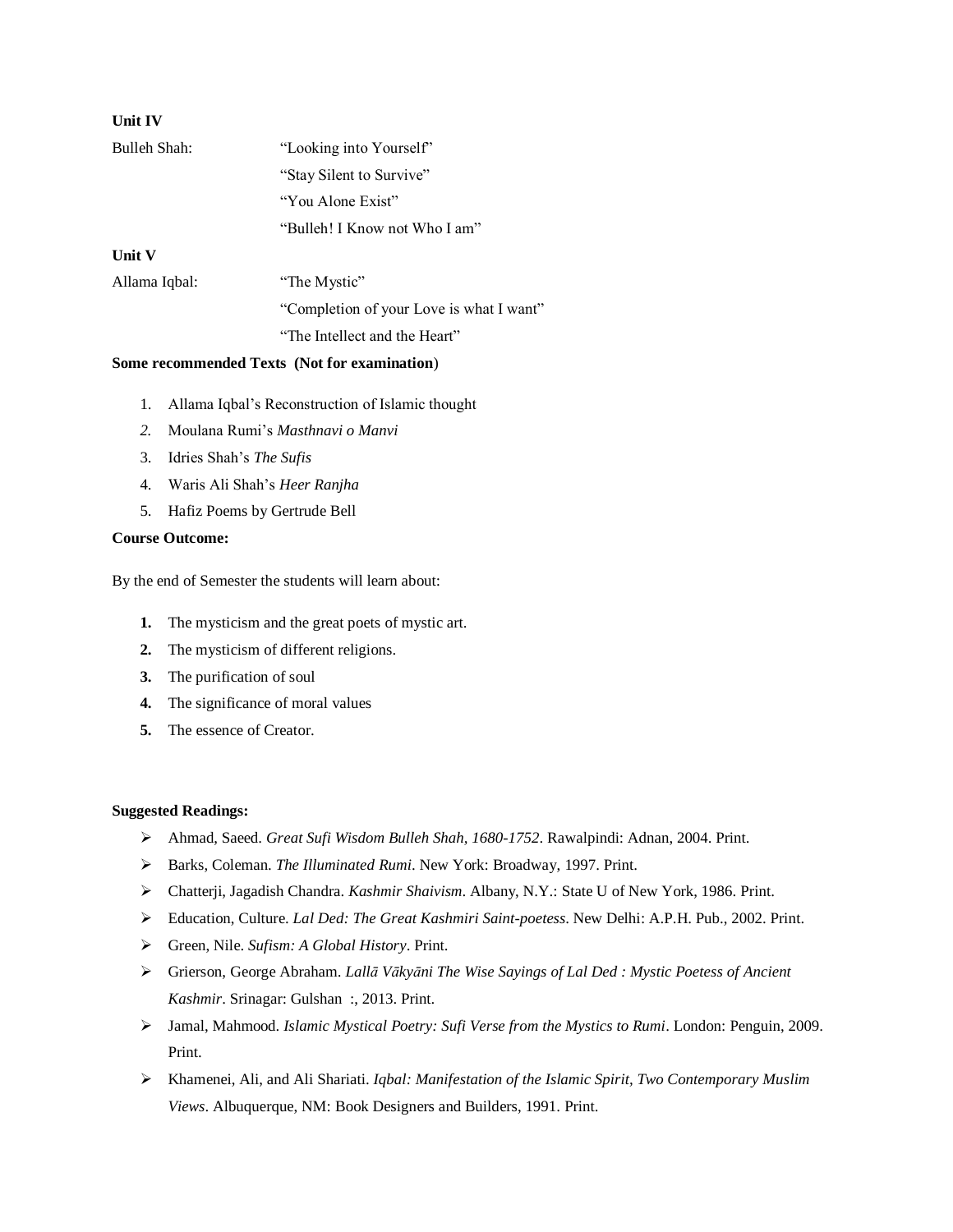- ➢ Nasr, Seyyed Hossein. *The Garden of Truth: The Vision and Promise of Sufism, Islam's Mystical Tradition*. New York: HarperOne, 2007. Print.
- ➢ Puri, J. R. *Bulleh Shah: The Love-intoxicated Iconoclast*. Dera Baba Jaimal Singh, Dist. Amritsar, Punjab, India: Radha Soami Satsang Beas, 1986. Print.
- ➢ Ridgeon, Lloyd. *Sufism*. London: Routledge, 2008. Print.
- ➢ Siddiqui, A. R. *Man and Destiny: Some Reflections on Iqbal's Concept of Khudi and the Perfect Man*. Markfield: Islamic Foundation, 2008. Print.
- ➢ Whinfield, E. H. *Masnavi I Ma'navi: Teachings of Rumi : The Spiritual Couplets of Maulańa Jalálu-'D-Dín Muhammad I Rúmí*. London: Octagon, 1994. Print.
- ➢ Nath, Bimla, and R. N. Kaul. *Lal Ded in My View*. New Delhi: UBS' Distributors, 2009. Print.
- ➢ Rbakhsh, Java. *Sufi Symbolism: The Nurbakhsh Encyclopedia of Sufi Terminology Farhang-e Nurbakhsh*. London: Khaniqahi-Nimatullahi Publications ;, 1986. Print.

#### **Note for Paper setter**

The question paper will have two sections  $A \& B$ . Section A will be compulsory and will include 10 objective type questions from all Units, each carrying one mark. Section B comprises 10 long answer type questions each carrying 10 marks, two from each Unit and the student will be required to attempt one question from each Unit.

| <b>Course Title: Literature in Translation</b> | <b>Total Marks:</b>                | 100 |
|------------------------------------------------|------------------------------------|-----|
| Course Code: 451                               | <b>University Examinations: 60</b> |     |
| <b>Examination Duration: 03 Hours</b>          | <b>Sessional Assessment:</b>       | 40  |
| Credits: 4                                     |                                    |     |

**Objective:** The objective of this paper is to introduce students with aspects of literary translation while familiarising them with theoretical paradigms in translation studies. The background theoretical knowledge about translation will be expanded into analysis and critical appreciation through the reading of some select translated works in India.

#### **Unit I:**

Aspects of literary translation. Problems and challenges in translating literature. Translation and post-colonial issues.

**Unit II:**

Amrita Pritam *Pinjar* (Khushwant Singh's translation)

**Unit III:**

Dharamvir Bharati *Andha Yug* (Alok Bhalla's translation: *The Dark Age*)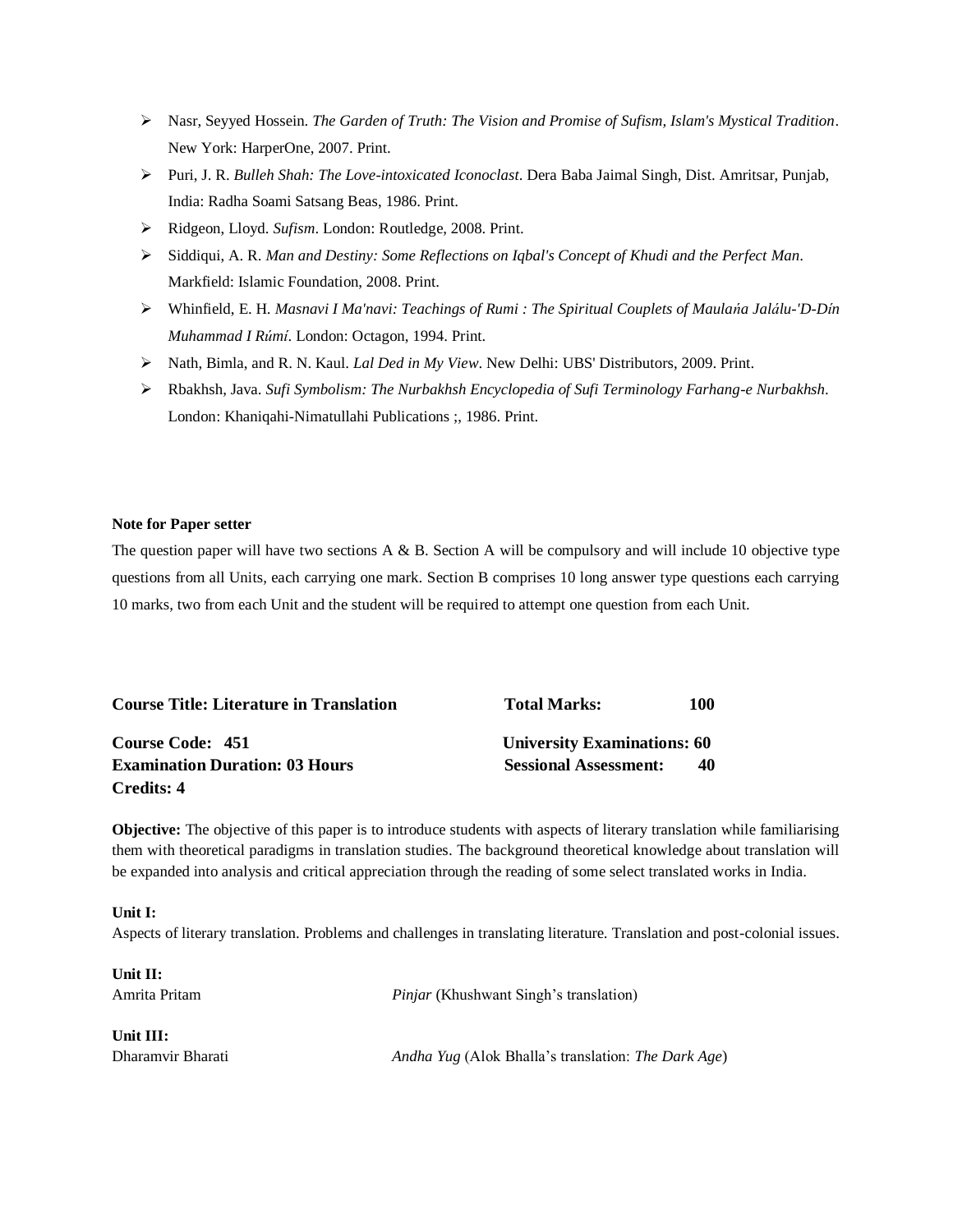| Unit IV:<br>Neerja Matto<br>(Translator) | Select readings from Kath: Stories from Kashmir                   |
|------------------------------------------|-------------------------------------------------------------------|
| Tasleem Ahmad War<br>(Translator)        | Select readings from <i>Vignettes: Short Stories from Kashmir</i> |
| Unit V:                                  |                                                                   |
| Mahjoor                                  | <i>Poems of Mahjoor translated by T. N. Kaul</i>                  |
| Faiz Ahmad Faiz                          | Victor Kiernan's translation: "Be Near Me"                        |
|                                          | Agha Shahid Ali's translation: "A Prison Evening"                 |

# **Some Recommended Texts (Not for examination) :**

- 1. Gayatri Spivak's *Imaginary Maps* (translation with critical introduction of three stories by Mahasweta Devi)
- 2. Munshi Premchand's Godaan
- 3. Kuvempu's The House of Kanooru
- 4. Bishmah Sahni's Tamas
- 5. U.R. Ananthamurthy's *Samskara*

#### **Course Outcomes:**

By the end of semester students will learn about:

- 1. The translation theories.
- 2. The significant translators
- 3. The significant translated works
- 4. The difference between original and translated work.
- 5. The scope and growth of translation studies.

# **Suggested reading:**

- 1. Namwar Singh, 'Decolonising the Indian Mind', tr. Harish Trivedi, Indian Literature, no. 151 (Sept./Oct. 1992). 2. Print.
- 2. Sujit Mukherjee, 'A Link Literature for India', in *Translation as Discovery* (Hyderabad: Orient Longman, 1994) pp. 34–45. 4. Print.
- 3. G.N. Devy, 'Introduction', from After Amnesia in The G.N. Devy Reader (New Delhi: Orient BlackSwan, 2009) pp. 1–5. Print.
- 4. Harish Trivedi and Susan Bassnet. *Postcolonial Translation Studies.* Print.

# **Note for Paper Setter:**

The question paper will have two sections  $A \& B$ . Section A will be compulsory and will include 10 objective type questions from all Units, each carrying one mark. Section B comprises 10 long answer type questions each carrying 10 marks, two from each Unit and the student will be required to attempt one question from each Unit.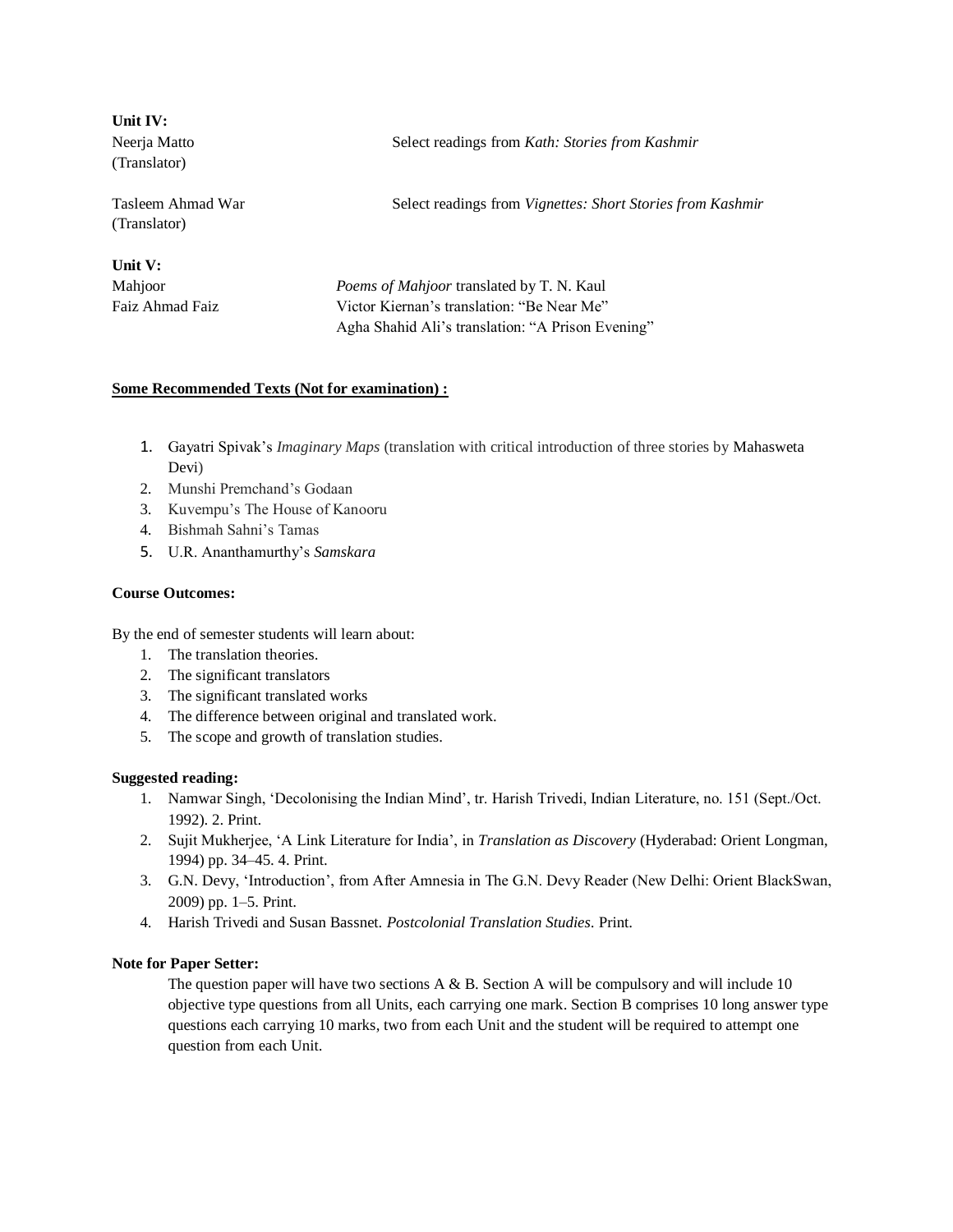| <b>Course Title: Literature and Gender</b> | <b>Total Marks:</b>          | 100 |
|--------------------------------------------|------------------------------|-----|
| Course Code: Eng-452                       | University Examination: 60   |     |
| <b>Examination Duration: 03 Hours</b>      | <b>Sessional Assessment:</b> | 40  |
| Credits: 4                                 |                              |     |

**Objective:** The objective of this course is to study various political and ideological concerns of feminist theories from 18<sup>th</sup> century onwards. This course examines the idea of gender and its social constructs, the concept of gender, the difference between sex and gender, key concepts in gender studies and gender roles will be examined through this paper.

# **Unit I:**

| Rabindranath Tagore | "Nastanirh" (Charulata)                 |
|---------------------|-----------------------------------------|
| Rashid Jahan        | <i>Behind the Veil</i> (A One Act Play) |
| Ismat Chughtai      | My Friend My Enemy                      |
| $I1$ if $I1$ .      |                                         |

### **Unit II:**

Kamala Das "The Freaks" "The Sunshine Cat" "The Invitation"

## **Unit III:**

Mahasweta Devi "Draupadi"

Prajwal Parajuly "The Cleft" (from the collection *The Gurkha's Daughter*) Mrinal Pandey "Girls" (from the collection *Stepping Out*)

# **Unit IV:**

Shashi Deshpande *That Long Silence*

Chitra Banerjee Divakaruni *The Palace of Illusions (Non-detailed Study)*

# **Unit V:**

Manjula Padmanabhan *Lights Out*